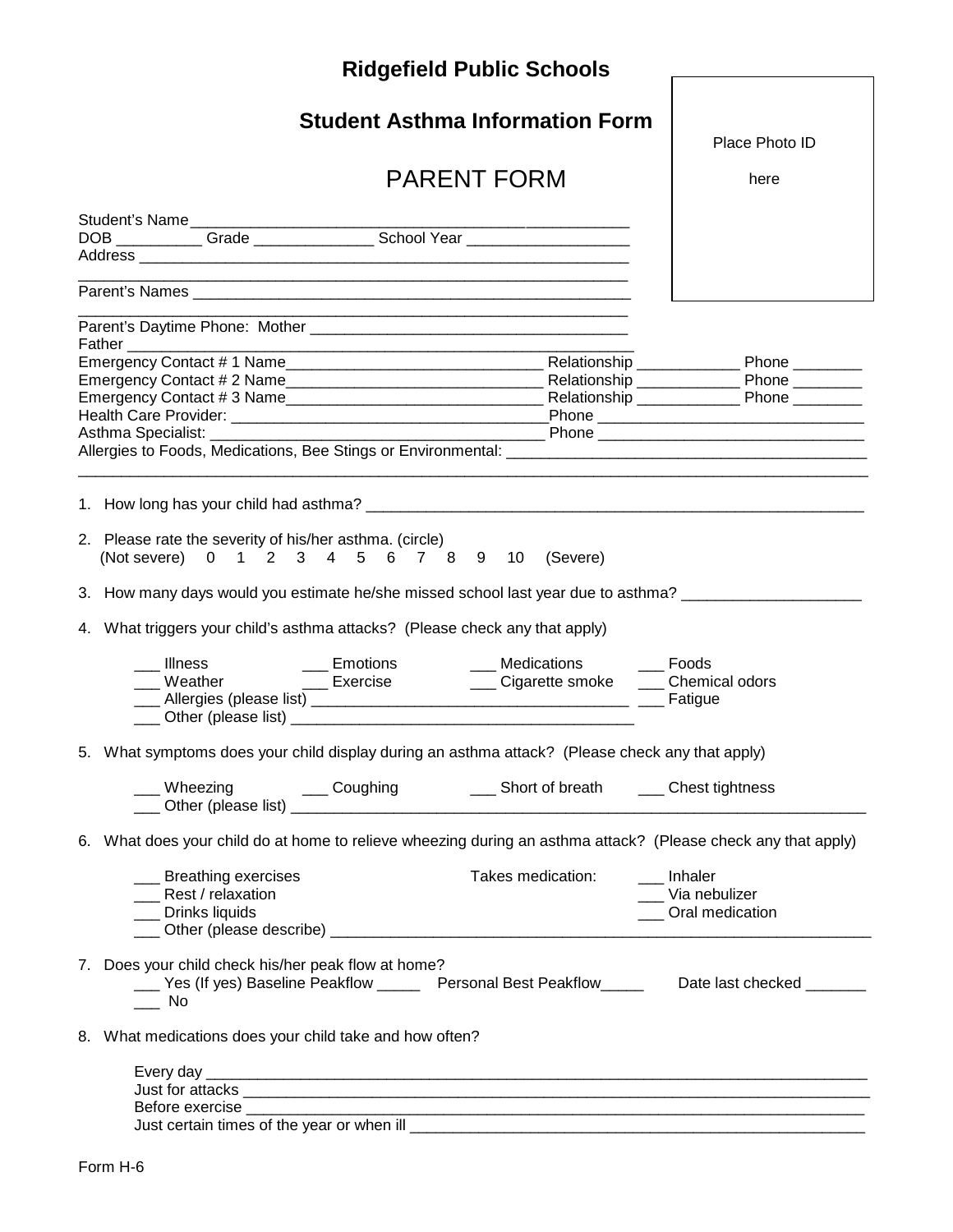## **Ridgefield Public Schools**

### **Student Asthma Information Form**

# PARENT FORM

9. What medications will your child need to take in school? (Please list name of medication and when it is to be taken) \_\_\_\_\_\_\_\_\_\_\_\_\_\_\_\_\_\_\_\_\_\_\_\_\_\_\_\_\_\_\_\_\_\_\_\_\_\_\_\_\_\_\_\_\_\_\_\_\_\_\_\_\_\_\_\_\_\_\_\_\_\_\_\_\_\_\_\_\_\_\_\_\_\_\_\_\_\_\_\_\_\_\_

| 10. What if any, side effects does your child have from his/her medication?                                                                                                                                                    |      |
|--------------------------------------------------------------------------------------------------------------------------------------------------------------------------------------------------------------------------------|------|
| 11. Does your child use a spacer device when using his/her inhaler? ______ Yes                                                                                                                                                 | i No |
| 12. Will your child need to evaluate his/her peak flow before the administration of medication?<br>$\rule{1em}{0.15mm}$ Yes $\rule{1em}{0.15mm}$ No                                                                            |      |
| 13. Does your child self administer his/her own medication at home? _____ Yes<br>(Only Middle and High School students are permitted to self administrate unsupervised outside of the Health<br>Office)                        | - No |
| 14. Does your child need any special considerations related to his/her asthma while at school? (Check any that<br>apply and describe briefly)                                                                                  |      |
|                                                                                                                                                                                                                                |      |
| Lacence Emotional or behavioral concerns Lacence Lacence Lacence Lacence Lacence Lacence Lacence Lacence Lacen                                                                                                                 |      |
|                                                                                                                                                                                                                                |      |
|                                                                                                                                                                                                                                |      |
|                                                                                                                                                                                                                                |      |
| Let Need to take medication during the school day Letting Community Control of Need to take medication during the school day Letting Community Control of Need Assembly Control of New York Control of New York Control of New |      |
| 15. What plan of action would you prefer school personnel to take in an asthma attack?                                                                                                                                         |      |
|                                                                                                                                                                                                                                |      |
|                                                                                                                                                                                                                                |      |
|                                                                                                                                                                                                                                |      |
|                                                                                                                                                                                                                                |      |

\_\_\_\_\_\_\_\_\_\_\_\_\_\_\_\_\_\_\_\_\_\_\_\_\_\_\_\_\_\_\_\_\_\_\_\_\_\_\_\_\_\_\_\_\_\_\_\_\_\_\_\_\_\_\_\_\_\_\_\_\_\_\_\_\_\_\_\_\_\_\_\_\_\_\_\_\_\_\_\_\_\_\_\_\_\_\_\_\_\_\_\_ \_\_\_\_\_\_\_\_\_\_\_\_\_\_\_\_\_\_\_\_\_\_\_\_\_\_\_\_\_\_\_\_\_\_\_\_\_\_\_\_\_\_\_\_\_\_\_\_\_\_\_\_\_\_\_\_\_\_\_\_\_\_\_\_\_\_\_\_\_\_\_\_\_\_\_\_\_\_\_\_\_\_\_\_\_\_\_\_\_\_\_\_  $\_$  ,  $\_$  ,  $\_$  ,  $\_$  ,  $\_$  ,  $\_$  ,  $\_$  ,  $\_$  ,  $\_$  ,  $\_$  ,  $\_$  ,  $\_$  ,  $\_$  ,  $\_$  ,  $\_$  ,  $\_$  ,  $\_$  ,  $\_$  ,  $\_$  ,  $\_$  ,  $\_$  ,  $\_$  ,  $\_$  ,  $\_$  ,  $\_$  ,  $\_$  ,  $\_$  ,  $\_$  ,  $\_$  ,  $\_$  ,  $\_$  ,  $\_$  ,  $\_$  ,  $\_$  ,  $\_$  ,  $\_$  ,  $\_$  ,  $\_$  ,  $\_$  ,  $\_$  ,  $\_$  ,  $\_$  ,  $\_$  ,  $\_$  ,  $\_$  ,  $\_$  ,  $\_$  ,  $\_$  ,  $\_$  ,  $\_$  ,  $\_$  ,  $\_$  ,  $\_$  ,  $\_$  ,  $\_$  ,  $\_$  ,  $\_$  ,  $\_$  ,  $\_$  ,  $\_$  ,  $\_$  ,  $\_$  ,  $\_$  ,  $\_$  ,  $\_$  ,  $\_$  ,  $\_$  ,  $\_$  ,  $\_$  ,  $\_$  ,  $\_$  ,  $\_$  ,  $\_$  ,  $\_$  , \_\_\_\_\_\_\_\_\_\_\_\_\_\_\_\_\_\_\_\_\_\_\_\_\_\_\_\_\_\_\_\_\_\_\_\_\_\_\_\_\_\_\_\_\_\_\_\_\_\_\_\_\_\_\_\_\_\_\_\_\_\_\_\_\_\_\_\_\_\_\_\_\_\_\_\_\_\_\_\_\_\_\_\_\_\_\_\_\_\_\_\_  $\_$  ,  $\_$  ,  $\_$  ,  $\_$  ,  $\_$  ,  $\_$  ,  $\_$  ,  $\_$  ,  $\_$  ,  $\_$  ,  $\_$  ,  $\_$  ,  $\_$  ,  $\_$  ,  $\_$  ,  $\_$  ,  $\_$  ,  $\_$  ,  $\_$  ,  $\_$  ,  $\_$  ,  $\_$  ,  $\_$  ,  $\_$  ,  $\_$  ,  $\_$  ,  $\_$  ,  $\_$  ,  $\_$  ,  $\_$  ,  $\_$  ,  $\_$  ,  $\_$  ,  $\_$  ,  $\_$  ,  $\_$  ,  $\_$  ,

relieved by medication or rest?

17. Would you like to discuss your child's asthma condition with the school nurse? \_\_\_\_\_ Yes \_\_\_\_\_\_ No Best time to contact you \_\_\_\_\_\_\_\_\_\_\_\_\_\_\_\_\_\_\_\_\_\_\_\_\_\_\_\_\_\_\_\_\_\_\_\_\_\_\_\_\_\_\_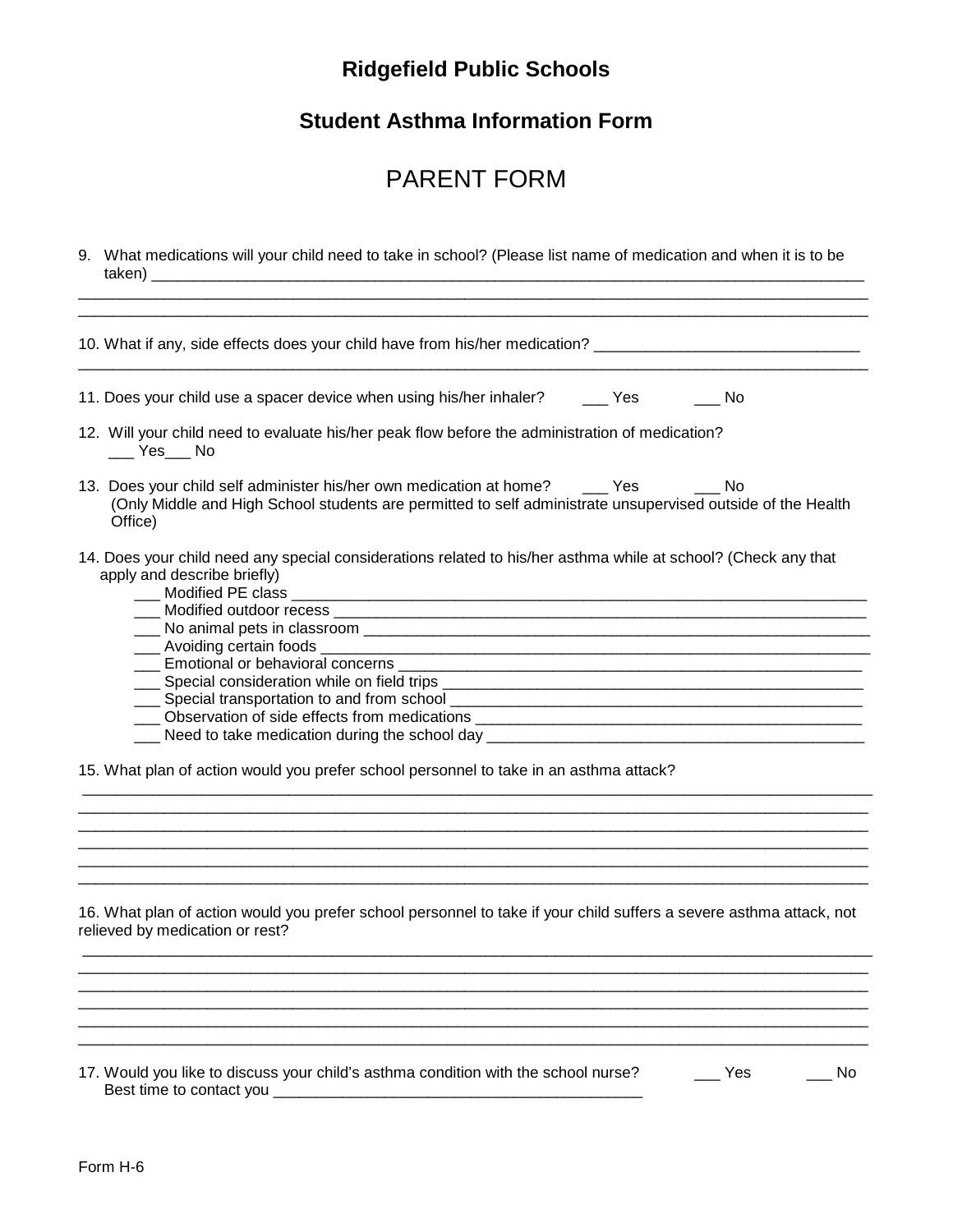### **Ridgefield Public Schools**

#### **Student Asthma Information Form**

Student Name: \_\_\_\_\_\_\_\_\_\_\_\_\_\_\_\_\_\_\_\_\_\_\_\_\_\_\_\_\_\_\_\_\_Grade/Teacher: \_\_\_\_\_\_\_\_\_\_\_\_\_\_\_\_\_\_

Does your child take/use any medication/equipment/supplies for this medical condition at home? (YES *I* NO)( Circle one)

If yes, please list all medications/equipment/supplies used at home:

In the event your child cannot get home due to an emergency, do you wish a supply of the listed medications/equipment/supplies be kept at school? (YES *I* NO) (Circle One)

(Parent to provide equipment/supplies or medication and medication authorization forms for each medication)

\_\_\_\_\_\_\_\_\_\_\_\_\_\_\_\_\_\_\_\_\_\_\_\_\_\_\_\_\_\_\_\_\_\_\_ \_\_\_\_\_\_\_\_\_\_\_\_\_\_\_\_\_\_ Signature of Parent/Guardian **Date** Date **Date** Date

Nurse to complete:

Medications/Equipment/Supplies received (List):

\_\_\_\_\_\_\_\_\_\_\_\_\_\_\_\_\_\_\_\_\_\_\_\_\_\_\_\_\_\_\_\_\_\_\_ \_\_\_\_\_\_\_\_\_\_\_\_\_\_\_\_\_\_ Signature of Nurse Date